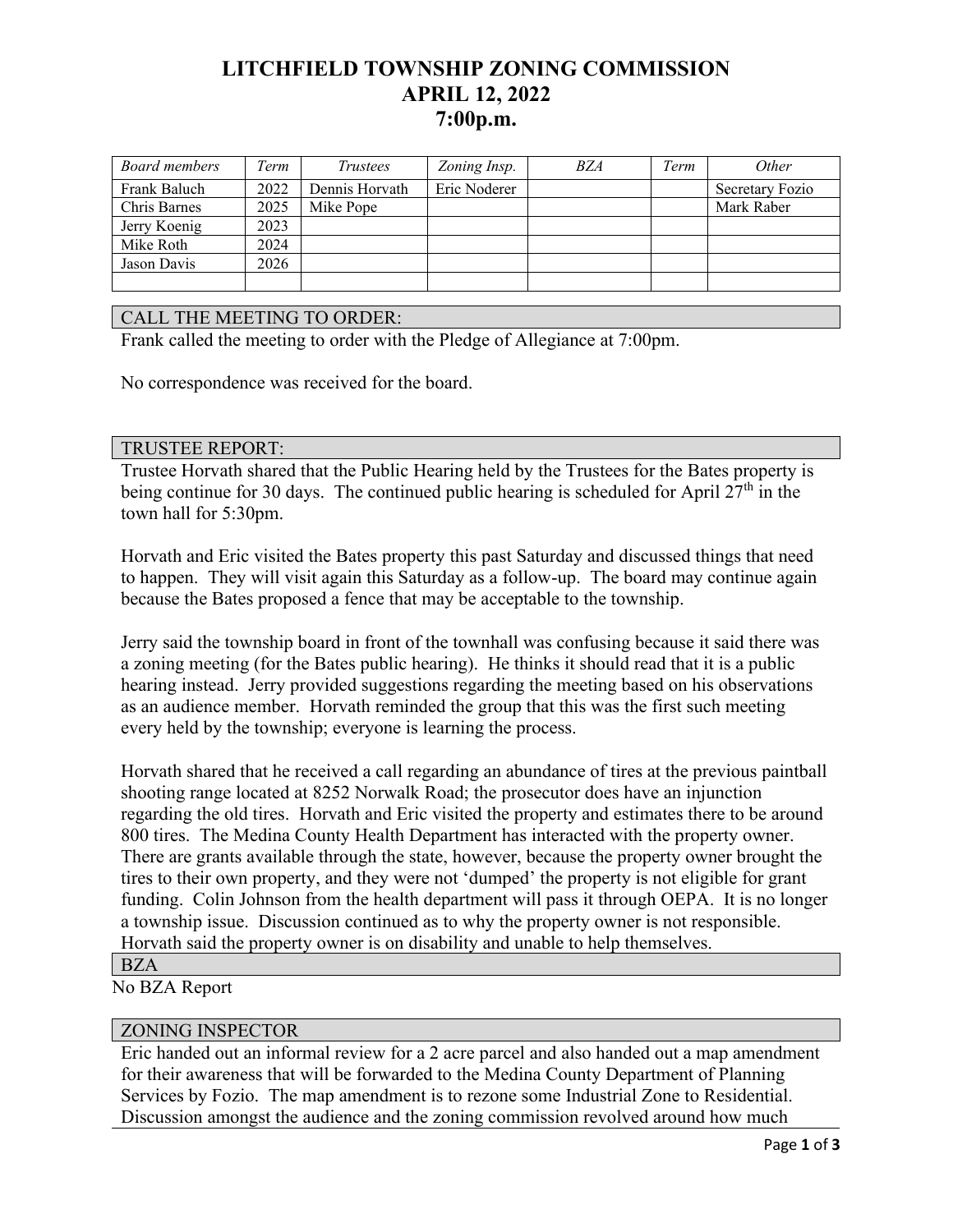Industrial District the township is required to have if the amendment moves forward. The board and the audience also discussed the home recently set in place up Rt 18; this smaller sized home was an approved variance through the BZA allowing for a 1,008 square foot home instead of the required 1,200 square feet; the BZA used the Duncan Factors as part of their decision-making process.

# TRAINING

No Training Report

## NEW BUSINESS

The board moved to review the informal site plan presented for applicant Mark Raber/Litchfield Storage Units.

Chris referred to the Site Plan Checklist in the zoning resolution.

- Current zoning is commercial.
- The lot width is 200 feet.
- The lot depth is 443.51 feet.
- The proposed building setback is 100 feet from the road right of way.

The board referred to the Section 302.03 requirements.

- The proposed structures are 2 storage units.
- The side wall building height is 10-feet with a 4/12 roof pitch: 20-feet at the peak.
- The structures will use the existing driveway.
- There will be an approximate 20-foot buffer to the back of the property.
- There will be no outdoor storage.
- An example of the lighting was provided, which will be affixed to the building on the noted locations and be on from dusk to dawn.

The board referred the applicant to the resolution for any lighting requirements and noted that some shielding may be required for lighting adjacent to any residence to prevent light 'overflow'. The board also noted the formal review should provide a more detailed lighting plan to include projection. Discussion was had regarding the primary access driveway and the printed images provided in the application vs current features of the property. It was concluded the applicant provided 2008 county GIS images and not current mapping imagery (Google).

It was determined the applicant would not need an outside dumpster, additional trash bins or additional signage and the new structures would be similar building type to those already on the property.

The board suggested to the applicant that the formal site plan address lighting that faces residential properties, properly note the existing driveway and the exterior of the buildings and building elevations. Further discussion noted the individual storage unit sizes would be 10x30 and 10x25 with no power in either unit.

Trustee Pope said he owns the home behind the units and said Mr. Raber has made great improvements to the property since purchasing the units; he has been a good neighbor. Pope did question the lighting, drainage, and possible screening since there is none to the west. Eric referred everyone to Section 224 for residential uses.